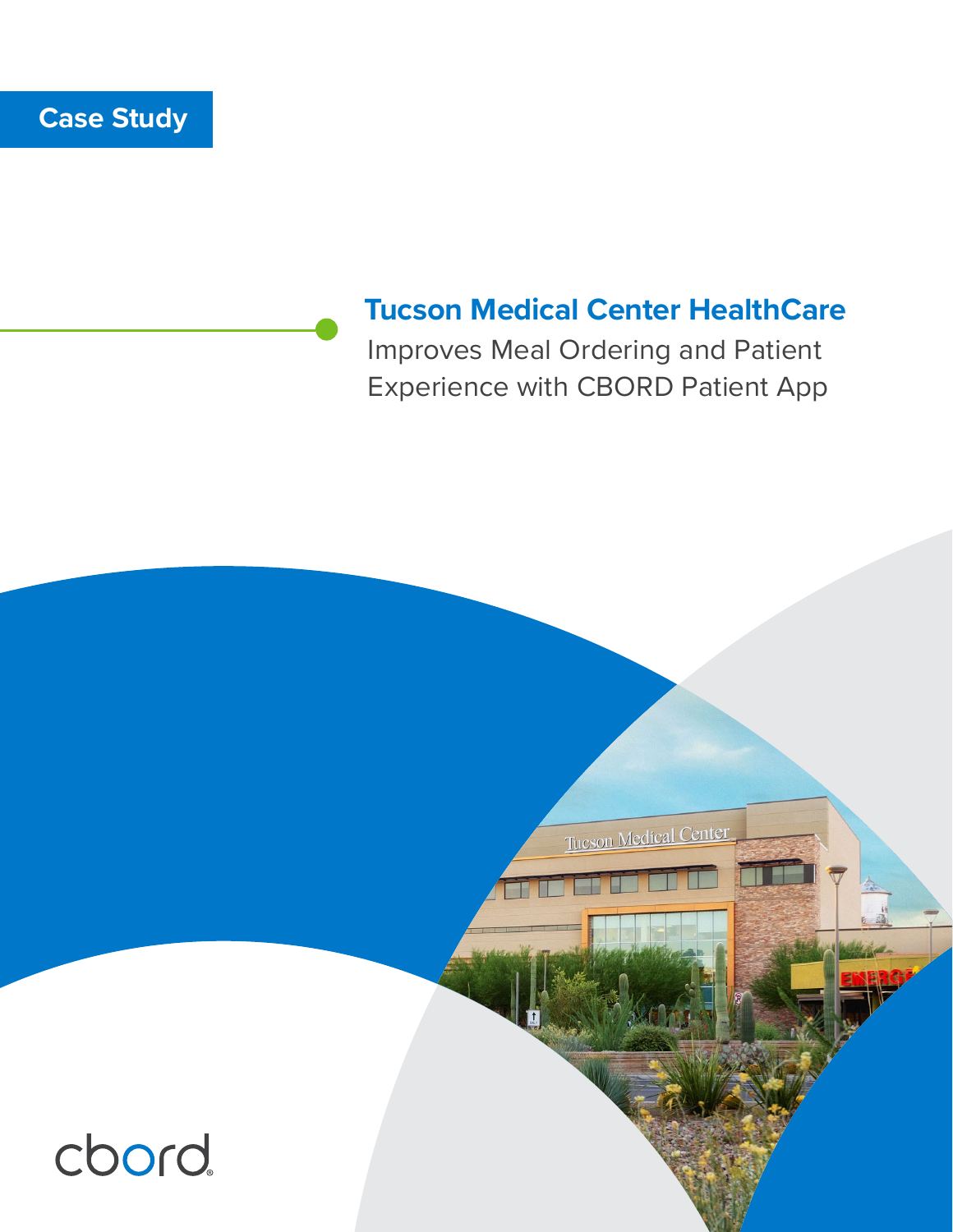

Tucson Medical Center HealthCare is a five-hospital health system dedicated to providing quality care and a positive experience for the communities of Southern Arizona. TMC HealthCare has been named among the best regional hospitals by U.S. News and World Report and has earned The Joint Commission Seal of National Quality Approval.

TMC HealthCare uses CBORD's full suite of seamlessly integrated solutions to manage the entire food and nutrition operation—from back-of-house food production and patient nutrition with on-demand room service to employee cashless accounts and point of sale.



While the foodservice department is operating effectively overall, the TMC HealthCare team noticed the call center was becoming overburdened and patient satisfaction was being impacted. The nursing staff was also spending too much time assisting patients with meal ordering instead of focusing on their nursing duties. It is often a three-way conversation to place the orders in that manner, making the call lengthy and adding volume to an already overloaded call center.



The team realized they needed an additional meal-ordering option to offer patients and decided to implement the CBORD Patient app. With the app, TMC HealthCare is able to provide a new, convenient ordering method and reduce the number of calls coming into the call center.

The CBORD Patient app allows patients to selforder from personalized menus by securely connecting to the CBORD food and nutrition system for diet order safety and compliance. Menus in the app also include patient-specific nutrition goals, helping provide a better experience that improves engagement and satisfaction.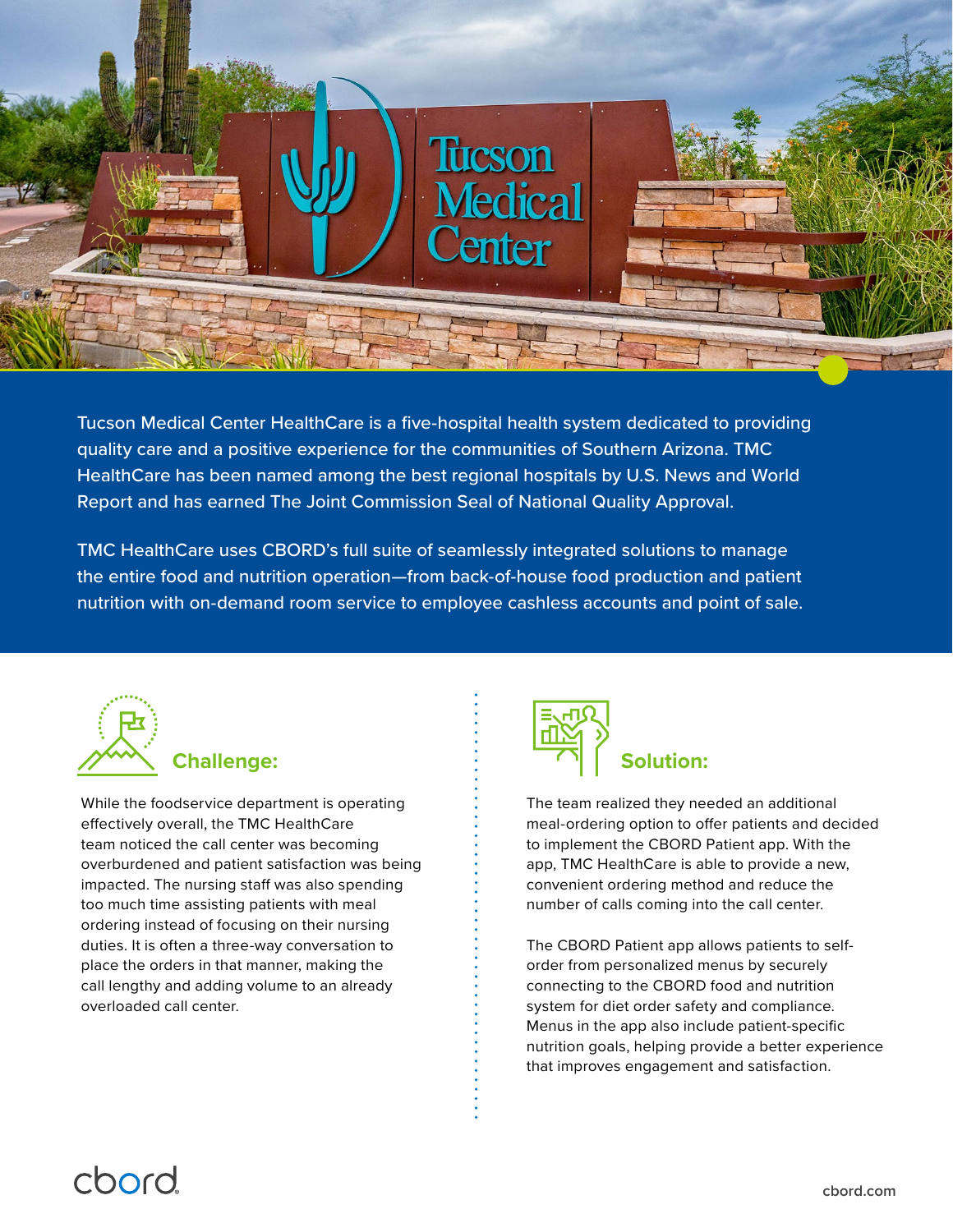

TMC HealthCare is pleased with the results of implementing the app. They are meeting, and often exceeding, their goals for the number of orders coming in through the app. Their call center volume has improved, and patients appreciate the convenience and customized experience the app provides.

#### **Improved Operations**

Before implementing the app, the call center was the only method for taking meal selections. The lines were often backed up and patients experienced long waits on hold. Now, with the app, TMC HealthCare has been able to reallocate two full-time employees from the call center.

The app also proved its value several times over when the pandemic hit. "We lost a lot of employees during COVID-19, and it was fortunate we had the app in place at that time," commented Ruth Halter, patient services manager for Tucson Medical Center.

#### **Effective Ordering Option**

The health system identified a target number of 800 orders that needed to come in through the app for it to be considered a success. "The majority of the time I meet my goal, and I've surpassed it many times," stated Halter.

To keep app usage up, hospitals need to continuously promote it throughout the facility and in a variety of ways. "We include stepby-step instructions in the welcome packets, and we promote the app during nursing shift huddles," noted Halter. "We also include a message, in English and Spanish, about the app for patients to hear when they are waiting on hold for the call center."

#### **Better Hospital Experience**

The leadership team at TMC HealthCare appreciates the app and how it is helping them provide a modern, elevated hospital experience. "Making good use of technology that helps patients and staff is a priority with our leadership team," commented Halter. "The app is receiving positive feedback and is proving to be a valuable part of our processes."

The CBORD Patient app fits in with TMC HealthCare's commitment to technology and improving the way patients view their stay. The health system developed its own app to provide one place for patients to access their patient portal for medical information, the CBORD Patient app for meal ordering, and more. "They didn't want the patient to download multiple apps," Halter said. "They want them to have it all in one spot for ease and convenience."

# 66

*Making good use of technology that helps patients and staff is a priority with our leadership team. The app is receiving positive feedback and is proving to be a valuable part of our processes."*

**- Ruth Halter Patient Services Manager, Tucson Medical Center**